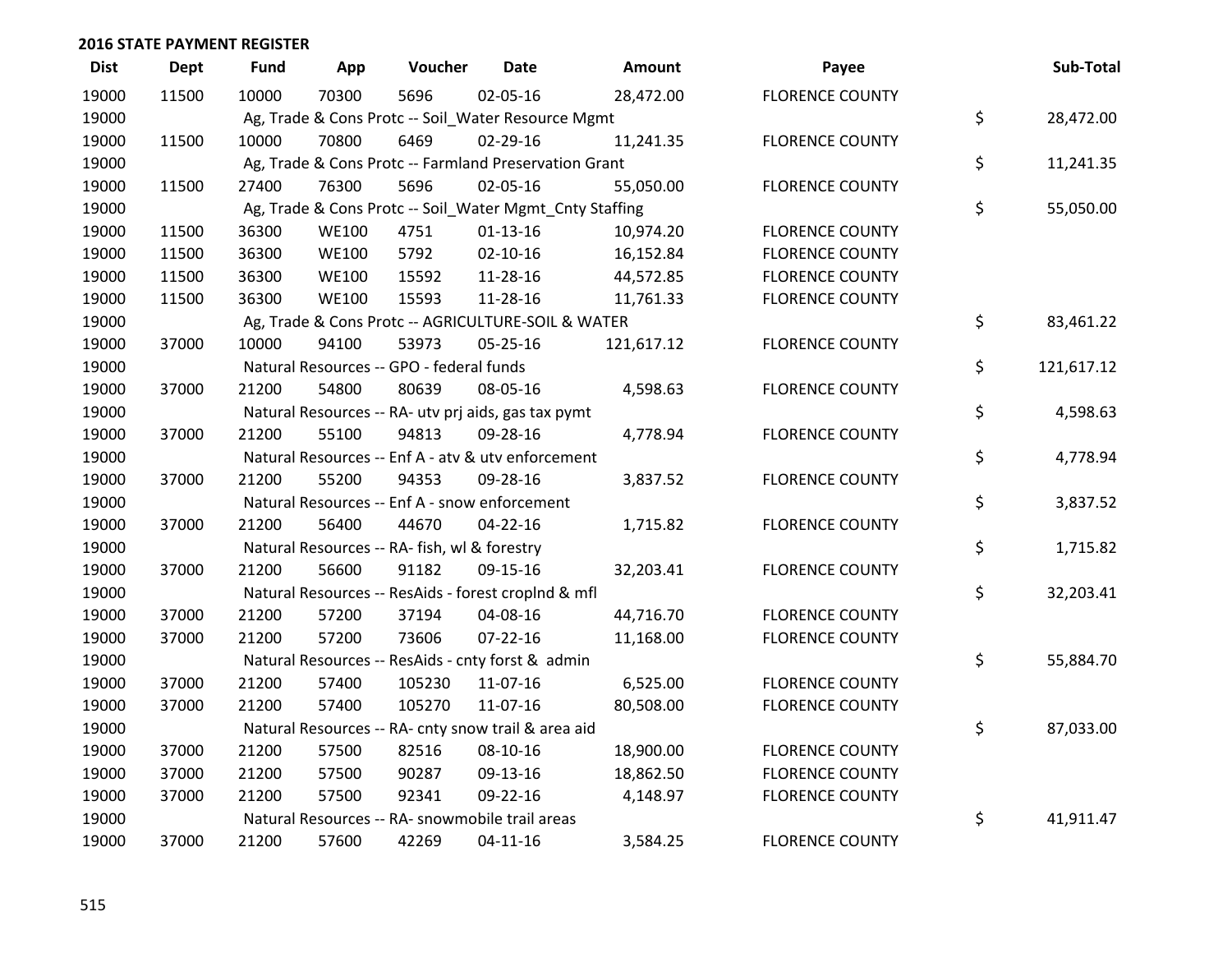| <b>Dist</b> | <b>Dept</b> | <b>Fund</b> | App          | Voucher                                             | <b>Date</b>    | Amount    | Payee                     | Sub-Total        |
|-------------|-------------|-------------|--------------|-----------------------------------------------------|----------------|-----------|---------------------------|------------------|
| 19000       | 37000       | 21200       | 57600        | 53971                                               | 05-25-16       | 44,736.15 | <b>FLORENCE COUNTY</b>    |                  |
| 19000       | 37000       | 21200       | 57600        | 77117                                               | 07-20-16       | 3,610.00  | <b>FLORENCE COUNTY</b>    |                  |
| 19000       | 37000       | 21200       | 57600        | 80641                                               | 08-05-16       | 21,945.00 | <b>FLORENCE COUNTY</b>    |                  |
| 19000       | 37000       | 21200       | 57600        | 80650                                               | 08-05-16       | 686.00    | <b>FLORENCE COUNTY</b>    |                  |
| 19000       | 37000       | 21200       | 57600        | 80658                                               | 08-05-16       | 4,080.00  | <b>FLORENCE COUNTY</b>    |                  |
| 19000       | 37000       | 21200       | 57600        | 104937                                              | 11-03-16       | 46,351.50 | <b>FLORENCE COUNTY</b>    |                  |
| 19000       | 37000       | 21200       | 57600        | 105269                                              | 11-07-16       | 6,525.00  | <b>FLORENCE COUNTY</b>    |                  |
| 19000       | 37000       | 21200       | 57600        | 116939                                              | 12-30-16       | 2,591.81  | <b>FLORENCE COUNTY</b>    |                  |
| 19000       | 37000       | 21200       | 57600        | 116943                                              | 12-30-16       | 667.75    | <b>FLORENCE COUNTY</b>    |                  |
| 19000       |             |             |              | Natural Resources -- RA- atv prj aids, gas tax pymt |                |           |                           | \$<br>134,777.46 |
| 19000       | 37000       | 21200       | 57700        | 53969                                               | $05 - 25 - 16$ | 6,714.50  | <b>FLORENCE COUNTY</b>    |                  |
| 19000       |             |             |              | Natural Resources -- RA- atv project aids           |                |           |                           | \$<br>6,714.50   |
| 19000       | 37000       | 21200       | 58900        | 102242                                              | $11 - 18 - 16$ | 11,296.29 | <b>FLORENCE COUNTY</b>    |                  |
| 19000       |             |             |              | Natural Resources -- Resource aids - distribution o |                |           |                           | \$<br>11,296.29  |
| 19000       | 37000       | 21200       | 67800        | 33097                                               | 02-26-16       | 33,000.00 | <b>FLORENCE COUNTY</b>    |                  |
| 19000       | 37000       | 21200       | 67800        | 79786                                               | 08-02-16       | 17,961.76 | <b>FLORENCE COUNTY</b>    |                  |
| 19000       | 37000       | 21200       | 67800        | 115780                                              | 12-23-16       | 4,500.00  | <b>FLORENCE COUNTY</b>    |                  |
| 19000       |             |             |              | Natural Resources -- EA - invasive aqu & lake mon   |                |           |                           | \$<br>55,461.76  |
| 19000       | 37000       | 27400       | 67000        | 55598                                               | 05-27-16       | 75,126.47 | <b>FLORENCE COUNTY</b>    |                  |
| 19000       |             |             |              | Natural Resources -- Fin asst for responsible units |                |           |                           | \$<br>75,126.47  |
| 19000       | 37000       | 27400       | 67300        | 55598                                               | 05-27-16       | 1,171.73  | <b>FLORENCE COUNTY</b>    |                  |
| 19000       |             |             |              | Natural Resources -- Recycling consolidation grants |                |           |                           | \$<br>1,171.73   |
| 19000       | 37000       | 36300       | <b>TA200</b> | 20939                                               | $01 - 12 - 16$ | 5,310.62  | <b>FLORENCE COUNTY</b>    |                  |
| 19000       |             |             |              | Natural Resources -- PROPERTY DEVELOP/LOCAL ASSIST  |                |           |                           | \$<br>5,310.62   |
| 19000       | 39500       | 21100       | 19000        | 128                                                 | 07-05-16       | 99,267.18 | <b>FLORENCE COUNTY</b>    |                  |
| 19000       | 39500       | 21100       | 19000        | 29082                                               | 10-03-16       | 49,633.61 | <b>FLORENCE COUNTY</b>    |                  |
| 19000       |             |             |              | Transportation -- Trans Aids To Co.-Sf              |                |           |                           | \$<br>148,900.79 |
| 19000       | 39500       | 21100       | 16800        | 88019                                               | 05-06-16       | 68,844.00 | <b>COUNTY OF FLORENCE</b> |                  |
| 19000       |             |             |              | Transportation -- Eldly&Disa Co/Aid Sf              |                |           |                           | \$<br>68,844.00  |
| 19000       | 39500       | 21100       | 17000        | 75883                                               | 03-09-16       | 10,369.14 | TREAS FLORENCE CO         |                  |
| 19000       |             |             |              | <b>Transportation -- County Forest Aids</b>         |                |           |                           | \$<br>10,369.14  |
| 19000       | 39500       | 21100       | 19000        | 74019                                               | $01 - 04 - 16$ | 49,633.59 | <b>COUNTY OF FLORENCE</b> |                  |
| 19000       |             |             |              | Transportation -- Trans Aids To Co.-Sf              |                |           |                           | \$<br>49,633.59  |
| 19000       | 41000       | 10000       | 11600        | 92294                                               | 11-29-16       | 160.00    | <b>FLORENCE COUNTY</b>    |                  |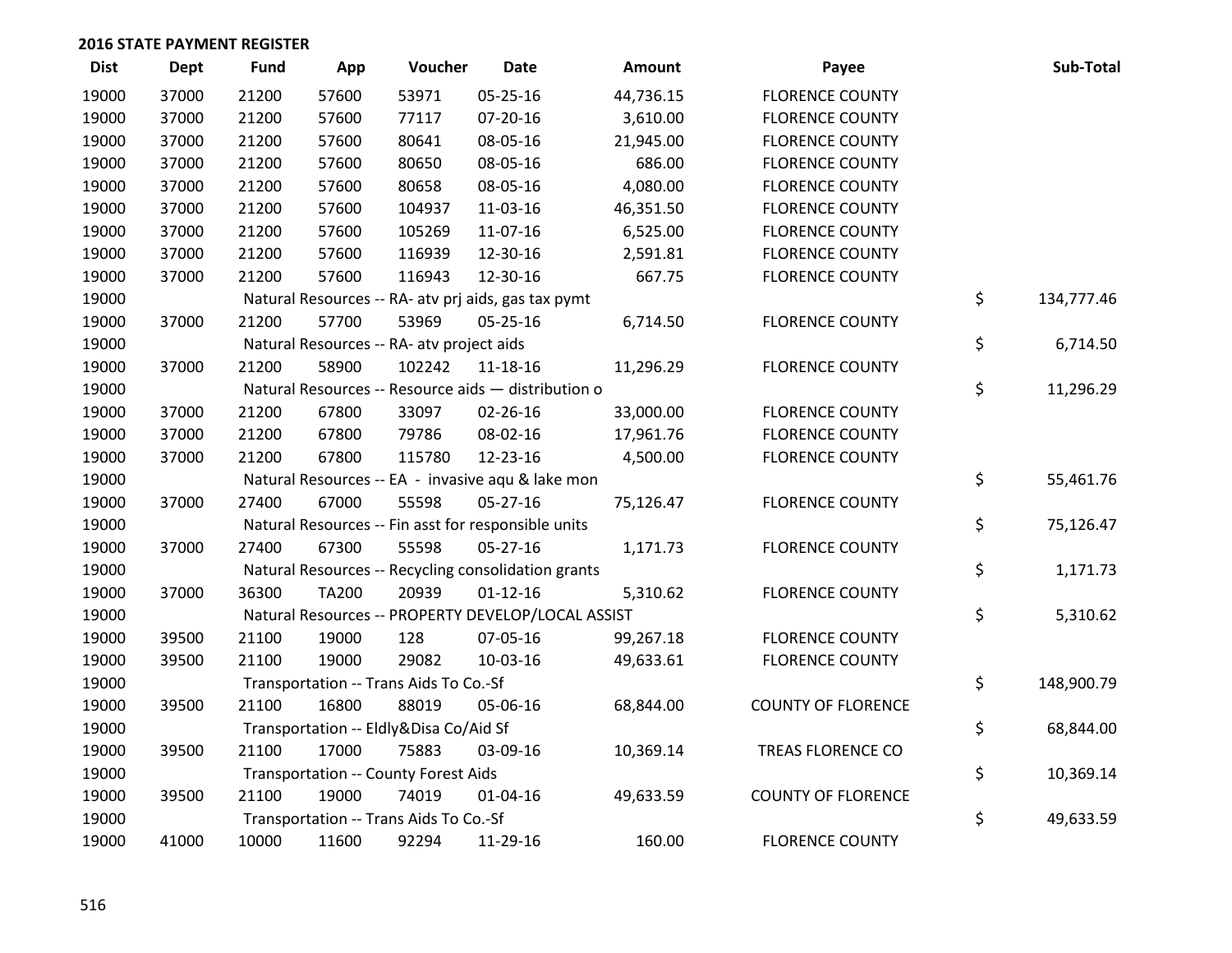| <b>Dist</b> | <b>Dept</b> | <b>Fund</b> | App   | Voucher                                        | <b>Date</b>                                      | Amount     | Payee                  | Sub-Total        |
|-------------|-------------|-------------|-------|------------------------------------------------|--------------------------------------------------|------------|------------------------|------------------|
| 19000       |             |             |       |                                                | Corrections -- Reimbursing counties for proba    |            |                        | \$<br>160.00     |
| 19000       | 41000       | 10000       | 31300 | 34394                                          | 03-09-16                                         | 349.00     | <b>FLORENCE COUNTY</b> |                  |
| 19000       |             |             |       |                                                | Corrections -- Community youth and family aid    |            |                        | \$<br>349.00     |
| 19000       | 43500       | 10000       | 00000 | 90613                                          | $01 - 02 - 16$                                   | 3,832.00   | <b>FLORENCE CO</b>     |                  |
| 19000       | 43500       | 10000       | 00000 | 90614                                          | $01 - 04 - 16$                                   | 42,903.00  | <b>FLORENCE CO</b>     |                  |
| 19000       | 43500       | 10000       | 00000 | 90616                                          | $02 - 01 - 16$                                   | 120,699.00 | <b>FLORENCE CO</b>     |                  |
| 19000       | 43500       | 10000       | 00000 | 90618                                          | 03-01-16                                         | 120,186.00 | <b>FLORENCE CO</b>     |                  |
| 19000       | 43500       | 10000       | 00000 | 90622                                          | $04 - 01 - 16$                                   | 72,375.00  | <b>FLORENCE CO</b>     |                  |
| 19000       | 43500       | 10000       | 00000 | 90624                                          | 05-02-16                                         | 64,639.00  | <b>FLORENCE CO</b>     |                  |
| 19000       | 43500       | 10000       | 00000 | 90627                                          | 06-01-16                                         | 103,657.00 | <b>FLORENCE CO</b>     |                  |
| 19000       | 43500       | 10000       | 00000 | 90700                                          | $07 - 01 - 16$                                   | 23,760.00  | <b>FLORENCE CO</b>     |                  |
| 19000       | 43500       | 10000       | 00000 | 90701                                          | 08-01-16                                         | 79,593.00  | <b>FLORENCE CO</b>     |                  |
| 19000       | 43500       | 10000       | 00000 | 90702                                          | 09-01-16                                         | 115,018.00 | <b>FLORENCE CO</b>     |                  |
| 19000       | 43500       | 10000       | 00000 | 90704                                          | $10-01-16$                                       | 69,482.00  | <b>FLORENCE CO</b>     |                  |
| 19000       | 43500       | 10000       | 00000 | 90705                                          | $11 - 01 - 16$                                   | 76,488.00  | <b>FLORENCE CO</b>     |                  |
| 19000       | 43500       | 10000       | 00000 | 90706                                          | 12-01-16                                         | 76,397.00  | <b>FLORENCE CO</b>     |                  |
| 19000       |             |             |       | Health Services -- State/Fed Aids              |                                                  |            |                        | \$<br>969,029.00 |
| 19000       | 45500       | 10000       | 22100 | 14310                                          | $07 - 22 - 16$                                   | 220.00     | <b>FLORENCE COUNTY</b> |                  |
| 19000       |             |             |       | Justice -- Crime laboratories, DNA             |                                                  |            |                        | \$<br>220.00     |
| 19000       | 45500       | 10000       | 23100 | 16209                                          | 09-09-16                                         | 3,520.00   | <b>FLORENCE COUNTY</b> |                  |
| 19000       |             |             |       | Justice -- Law enforcement train, local        |                                                  |            |                        | \$<br>3,520.00   |
| 19000       | 45500       | 10000       | 24100 | 17340                                          | 09-30-16                                         | 617.82     | <b>FLORENCE COUNTY</b> |                  |
| 19000       |             |             |       | Justice -- Federal aid, state operations       |                                                  |            |                        | \$<br>617.82     |
| 19000       | 45500       | 10000       | 53200 | 7594                                           | 03-14-16                                         | 8,580.03   | <b>FLORENCE COUNTY</b> |                  |
| 19000       | 45500       | 10000       | 53200 | 14424                                          | $07 - 22 - 16$                                   | 7,652.73   | <b>FLORENCE COUNTY</b> |                  |
| 19000       |             |             |       | Justice -- Crime victim witness assist         |                                                  |            |                        | \$<br>16,232.76  |
| 19000       | 46500       | 10000       | 30800 | 15712                                          | 09-23-16                                         | 7,878.84   | <b>FLORENCE COUNTY</b> |                  |
| 19000       |             |             |       |                                                | Military Affairs -- Emergency response equipment |            |                        | \$<br>7,878.84   |
| 19000       | 46500       | 10000       | 33700 | 12922                                          | 07-20-16                                         | 1,698.50   | <b>FLORENCE COUNTY</b> |                  |
| 19000       | 46500       | 10000       | 33700 | 18599                                          | 12-06-16                                         | 1,698.50   | <b>FLORENCE COUNTY</b> |                  |
| 19000       |             |             |       | Military Affairs -- Local emer planning grants |                                                  |            |                        | \$<br>3,397.00   |
| 19000       | 46500       | 10000       | 34200 | 5033                                           | $01-27-16$                                       | 10,614.57  | <b>FLORENCE COUNTY</b> |                  |
| 19000       | 46500       | 10000       | 34200 | 5583                                           | 02-04-16                                         | 1,699.00   | <b>FLORENCE COUNTY</b> |                  |
| 19000       | 46500       | 10000       | 34200 | 12381                                          | 07-08-16                                         | 1,754.32   | <b>FLORENCE COUNTY</b> |                  |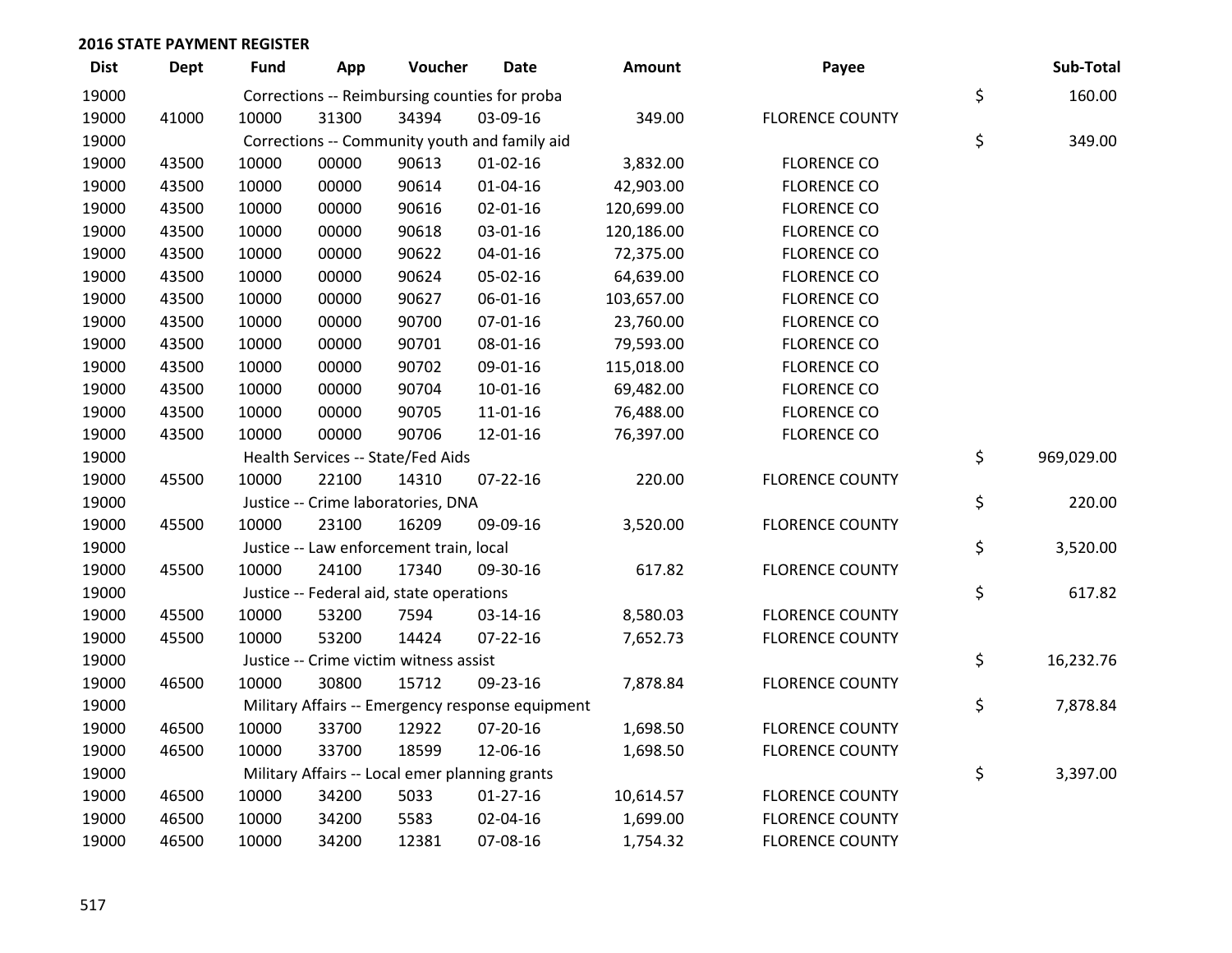| <b>Dist</b> | Dept  | <b>Fund</b> | App   | Voucher                                           | <b>Date</b>                                        | Amount    | Payee                  | Sub-Total       |
|-------------|-------|-------------|-------|---------------------------------------------------|----------------------------------------------------|-----------|------------------------|-----------------|
| 19000       | 46500 | 10000       | 34200 | 13861                                             | 08-16-16                                           | 10,597.11 | <b>FLORENCE COUNTY</b> |                 |
| 19000       | 46500 | 10000       | 34200 | 15532                                             | 09-26-16                                           | 1,917.97  | <b>FLORENCE COUNTY</b> |                 |
| 19000       | 46500 | 10000       | 34200 | 18668                                             | 12-06-16                                           | 10,597.10 | <b>FLORENCE COUNTY</b> |                 |
| 19000       |       |             |       | Military Affairs -- Federal aid, local assistance |                                                    |           |                        | \$<br>37,180.07 |
| 19000       | 46500 | 10000       | 35000 | 15563                                             | 09-22-16                                           | 18,000.00 | <b>FLORENCE COUNTY</b> |                 |
| 19000       |       |             |       |                                                   | Military Affairs -- Federal aid, homeland security |           |                        | \$<br>18,000.00 |
| 19000       | 48500 | 15200       | 12700 | 13963                                             | 06-30-16                                           | 50.00     | <b>FLORENCE COUNTY</b> |                 |
| 19000       |       |             |       | Veterans Affairs -- Grants to counties            |                                                    |           |                        | \$<br>50.00     |
| 19000       | 48500 | 58200       | 26700 | 13963                                             | 06-30-16                                           | 225.00    | <b>FLORENCE COUNTY</b> |                 |
| 19000       | 48500 | 58300       | 37000 | 13963                                             | 06-30-16                                           | 225.00    | <b>FLORENCE COUNTY</b> |                 |
| 19000       |       |             |       | Veterans Affairs -- County grants                 |                                                    |           |                        | \$<br>450.00    |
| 19000       | 50500 | 10000       | 15500 | 9588                                              | $01-29-16$                                         | 1,892.00  | <b>FLORENCE COUNTY</b> |                 |
| 19000       | 50500 | 10000       | 15500 | 11503                                             | $02 - 17 - 16$                                     | 2,337.00  | <b>FLORENCE COUNTY</b> |                 |
| 19000       | 50500 | 10000       | 15500 | 12797                                             | 03-02-16                                           | 652.00    | <b>FLORENCE COUNTY</b> |                 |
| 19000       | 50500 | 10000       | 15500 | 16305                                             | $04 - 15 - 16$                                     | 532.00    | <b>FLORENCE COUNTY</b> |                 |
| 19000       | 50500 | 10000       | 15500 | 17669                                             | 04-29-16                                           | 1,349.00  | <b>FLORENCE COUNTY</b> |                 |
| 19000       | 50500 | 10000       | 15500 | 27522                                             | 08-17-16                                           | 3,104.00  | <b>FLORENCE COUNTY</b> |                 |
| 19000       | 50500 | 10000       | 15500 | 29947                                             | 09-15-16                                           | 1,106.00  | <b>FLORENCE COUNTY</b> |                 |
| 19000       | 50500 | 10000       | 15500 | 32638                                             | $10-17-16$                                         | 1,557.00  | <b>FLORENCE COUNTY</b> |                 |
| 19000       | 50500 | 10000       | 15500 | 33862                                             | $10 - 31 - 16$                                     | 564.00    | <b>FLORENCE COUNTY</b> |                 |
| 19000       | 50500 | 10000       | 15500 | 36208                                             | 11-30-16                                           | 4,201.00  | <b>FLORENCE COUNTY</b> |                 |
| 19000       | 50500 | 10000       | 15500 | 38781                                             | 12-29-16                                           | 2,553.00  | <b>FLORENCE COUNTY</b> |                 |
| 19000       |       |             |       | Administration -- Federal aid, local assistance   |                                                    |           |                        | \$<br>19,847.00 |
| 19000       | 50500 | 23500       | 37100 | 9588                                              | $01-29-16$                                         | 76.00     | <b>FLORENCE COUNTY</b> |                 |
| 19000       | 50500 | 23500       | 37100 | 11503                                             | $02 - 17 - 16$                                     | 666.00    | <b>FLORENCE COUNTY</b> |                 |
| 19000       | 50500 | 23500       | 37100 | 12797                                             | 03-02-16                                           | 3,844.00  | <b>FLORENCE COUNTY</b> |                 |
| 19000       | 50500 | 23500       | 37100 | 16305                                             | $04 - 15 - 16$                                     | 1,830.00  | <b>FLORENCE COUNTY</b> |                 |
| 19000       | 50500 | 23500       | 37100 | 17669                                             | 04-29-16                                           | 146.00    | <b>FLORENCE COUNTY</b> |                 |
| 19000       | 50500 | 23500       | 37100 | 27522                                             | 08-17-16                                           | 49.00     | <b>FLORENCE COUNTY</b> |                 |
| 19000       | 50500 | 23500       | 37100 | 32638                                             | $10-17-16$                                         | 538.00    | <b>FLORENCE COUNTY</b> |                 |
| 19000       | 50500 | 23500       | 37100 | 33862                                             | $10 - 31 - 16$                                     | 88.00     | <b>FLORENCE COUNTY</b> |                 |
| 19000       | 50500 | 23500       | 37100 | 36208                                             | 11-30-16                                           | 13.00     | <b>FLORENCE COUNTY</b> |                 |
| 19000       | 50500 | 23500       | 37100 | 38781                                             | 12-29-16                                           | 989.00    | <b>FLORENCE COUNTY</b> |                 |
| 19000       |       |             |       |                                                   | Administration -- Low-income assistance grants     |           |                        | \$<br>8,239.00  |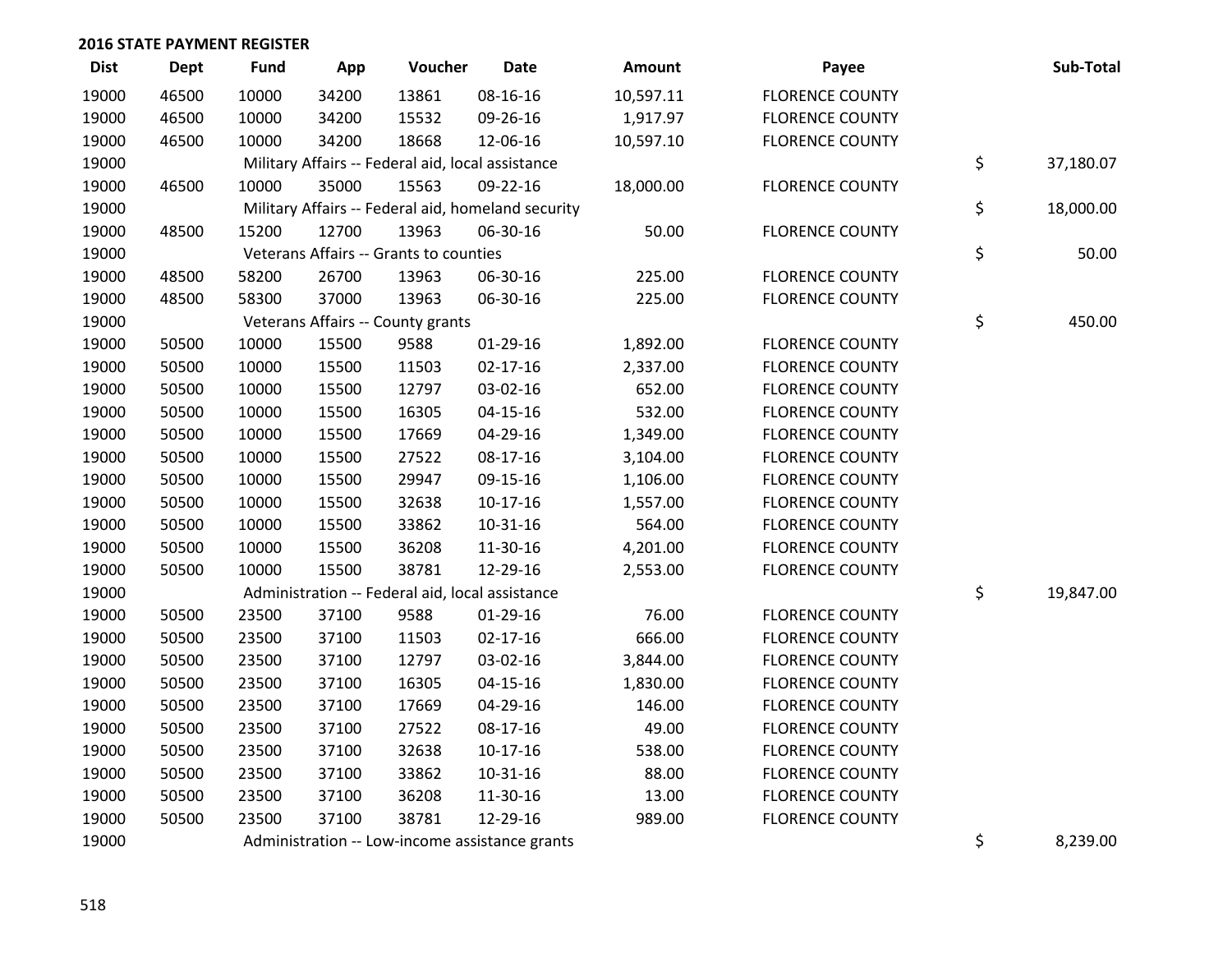| <b>Dist</b> | Dept  | <b>Fund</b> | App                                  | Voucher                                       | <b>Date</b>                                         | <b>Amount</b> | Payee                  | Sub-Total          |
|-------------|-------|-------------|--------------------------------------|-----------------------------------------------|-----------------------------------------------------|---------------|------------------------|--------------------|
| 19000       | 50500 | 26900       | 16600                                | 13211                                         | 03-23-16                                            | 1,000.00      | <b>FLORENCE COUNTY</b> |                    |
| 19000       | 50500 | 26900       | 16600                                | 13420                                         | 03-24-16                                            | 89,888.00     | <b>FLORENCE COUNTY</b> |                    |
| 19000       | 50500 | 26900       | 16600                                | 18232                                         | 05-10-16                                            | 25,000.00     | <b>FLORENCE COUNTY</b> |                    |
| 19000       |       |             | Administration -- Land               |                                               |                                                     |               |                        | \$<br>115,888.00   |
| 19000       | 83500 | 10000       | 10500                                | 5810                                          | 07-25-16                                            | 22,805.09     | <b>FLORENCE COUNTY</b> |                    |
| 19000       | 83500 | 10000       | 10500                                | 13330                                         | 11-21-16                                            | 73,552.40     | <b>FLORENCE COUNTY</b> |                    |
| 19000       |       |             |                                      | Revenue -- County and Municipal Aid           |                                                     |               |                        | \$<br>96,357.49    |
| 19000       | 83500 | 10000       | 10900                                | 7211                                          | $07 - 25 - 16$                                      | 812.00        | <b>FLORENCE COUNTY</b> |                    |
| 19000       |       |             |                                      | Revenue -- State Aid, Tax Exempt Proprty      |                                                     |               |                        | \$<br>812.00       |
| 19000       | 83500 | 10000       | 11000                                | 13330                                         | $11 - 21 - 16$                                      | 51,532.86     | <b>FLORENCE COUNTY</b> |                    |
| 19000       |       |             |                                      | Revenue -- Public Utility Distribution        |                                                     |               |                        | \$<br>51,532.86    |
| 19000       | 83500 | 10000       | 30200                                | 5020                                          | 07-25-16                                            | 268,666.74    | <b>FLORENCE COUNTY</b> |                    |
| 19000       | 83500 | 10000       | 30200                                | 5164                                          | $07 - 25 - 16$                                      | 960,383.63    | <b>FLORENCE COUNTY</b> |                    |
| 19000       |       |             |                                      | Revenue -- School Lvy Tx/First Dollar Cr      |                                                     |               |                        | \$<br>1,229,050.37 |
| 19000       | 83500 | 52100       | 36300                                | 3423                                          | 03-29-16                                            | 156,980.50    | <b>FLORENCE COUNTY</b> |                    |
| 19000       |       |             |                                      | Revenue -- Lottery & Gaming Credit            |                                                     |               |                        | \$<br>156,980.50   |
| 19000       |       |             | <b>District Total Appropriations</b> |                                               |                                                     |               |                        | \$<br>3,835,203.24 |
| 19002       | 16500 | 10000       | 22500                                | 5173                                          | 07-07-16                                            | 2,450.21      | AURORA, TOWN OF        |                    |
| 19002       |       |             |                                      |                                               | Safety & Prof Services -- Fire dues distribution    |               |                        | \$<br>2,450.21     |
| 19002       | 37000 | 10000       | 50300                                | 30726                                         | $02 - 17 - 16$                                      | 47,613.83     | AURORA, TOWN OF        |                    |
| 19002       |       |             |                                      |                                               | Natural Resources -- Aids in lieu of taxes - gener  |               |                        | \$<br>47,613.83    |
| 19002       | 37000 | 21200       | 16600                                | 63280                                         | 06-20-16                                            | 1,123.05      | AURORA, TOWN OF        |                    |
| 19002       |       |             |                                      |                                               | Natural Resources -- Gen program ops-state funds-FR |               |                        | \$<br>1,123.05     |
| 19002       | 37000 | 21200       | 57100                                | 63280                                         | 06-20-16                                            | 1,327.31      | AURORA, TOWN OF        |                    |
| 19002       |       |             |                                      |                                               | Natural Resources -- ResAids - cnty forst, cl & mfl |               |                        | \$<br>1,327.31     |
| 19002       | 37000 | 21200       | 57900                                | 46292                                         | $04 - 21 - 16$                                      | 35.20         | AURORA, TOWN OF        |                    |
| 19002       |       |             |                                      |                                               | Natural Resources -- Aids in lieu of taxes - sum s  |               |                        | \$<br>35.20        |
| 19002       | 37000 | 21200       | 58300                                | 70723                                         | 06-30-16                                            | 1,472.00      | AURORA, TOWN OF        |                    |
| 19002       |       |             |                                      | Natural Resources -- Rec & resource aids, fed |                                                     |               |                        | \$<br>1,472.00     |
| 19002       | 39500 | 21100       | 19100                                | 687                                           | 07-05-16                                            | 19,570.27     | AURORA, TOWN OF        |                    |
| 19002       | 39500 | 21100       | 19100                                | 29759                                         | 10-03-16                                            | 19,570.29     | AURORA, TOWN OF        |                    |
| 19002       | 39500 | 21100       | 19100                                | 76506                                         | $01 - 04 - 16$                                      | 19,570.27     | <b>TOWN OF AURORA</b>  |                    |
| 19002       | 39500 | 21100       | 19100                                | 84506                                         | 04-04-16                                            | 19,570.27     | <b>TOWN OF AURORA</b>  |                    |
| 19002       |       |             |                                      | Transportation -- Trns Aids To Mnc.-Sf        |                                                     |               |                        | \$<br>78,281.10    |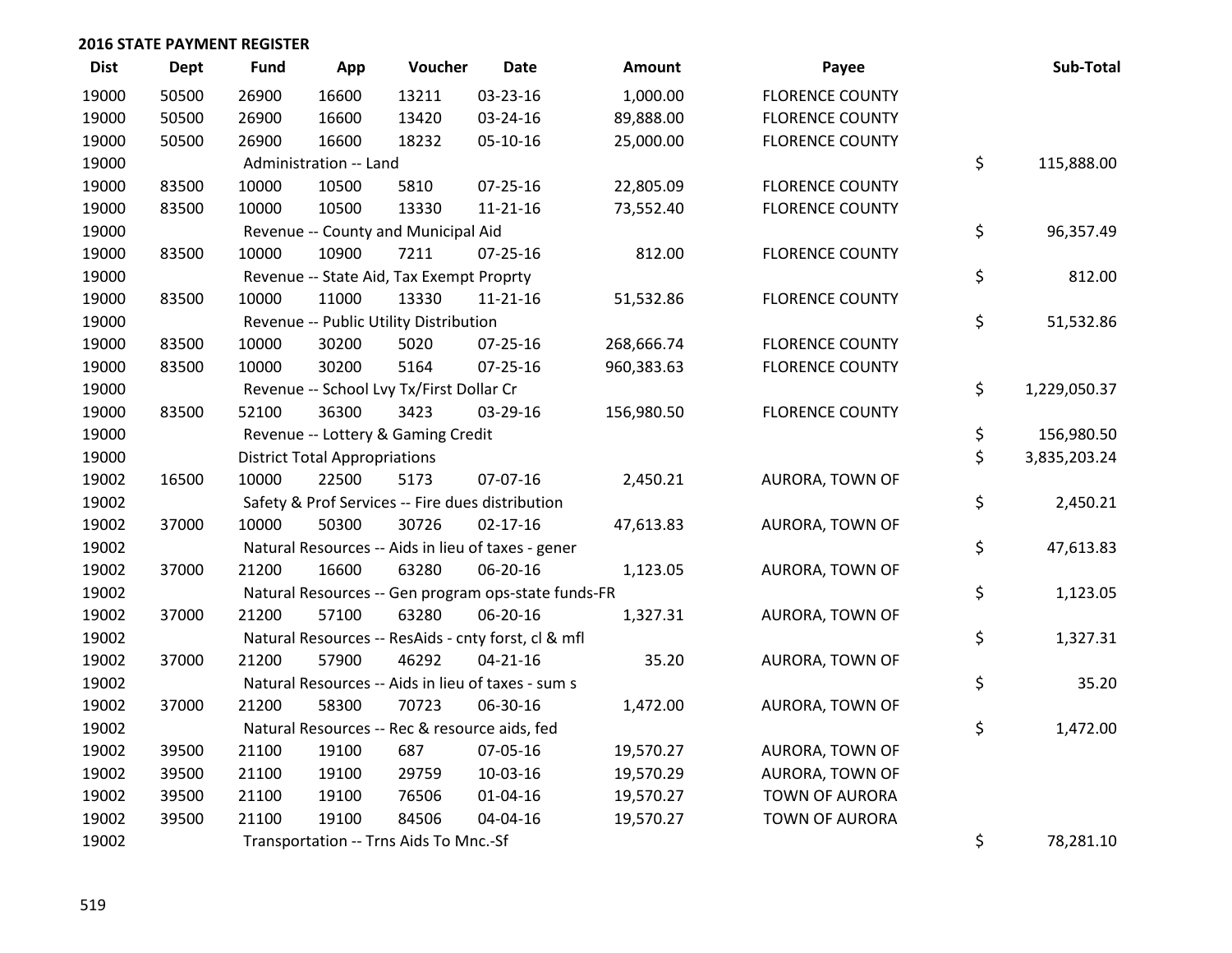| <b>Dist</b> | <b>Dept</b> | <b>Fund</b> | App                                  | Voucher                                  | <b>Date</b>                                         | <b>Amount</b> | Payee                  | Sub-Total        |
|-------------|-------------|-------------|--------------------------------------|------------------------------------------|-----------------------------------------------------|---------------|------------------------|------------------|
| 19002       | 83500       | 10000       | 10500                                | 5802                                     | $07 - 25 - 16$                                      | 9,755.08      | <b>AURORA, TOWN OF</b> |                  |
| 19002       | 83500       | 10000       | 10500                                | 13322                                    | $11 - 21 - 16$                                      | 55,278.77     | AURORA, TOWN OF        |                  |
| 19002       |             |             |                                      | Revenue -- County and Municipal Aid      |                                                     |               |                        | \$<br>65,033.85  |
| 19002       | 83500       | 10000       | 10900                                | 7748                                     | $07 - 25 - 16$                                      | 63.00         | AURORA, TOWN OF        |                  |
| 19002       |             |             |                                      | Revenue -- State Aid, Tax Exempt Proprty |                                                     |               |                        | \$<br>63.00      |
| 19002       |             |             | <b>District Total Appropriations</b> |                                          |                                                     |               |                        | \$<br>197,399.55 |
| 19004       | 16500       | 10000       | 22500                                | 3844                                     | $06 - 27 - 16$                                      | 1,372.72      | TOWN OF COMMONWEALTH   |                  |
| 19004       |             |             |                                      |                                          | Safety & Prof Services -- Fire dues distribution    |               |                        | \$<br>1,372.72   |
| 19004       | 37000       | 10000       | 50300                                | 30740                                    | $02 - 17 - 16$                                      | 34,193.05     | TOWN OF COMMONWEALTH   |                  |
| 19004       | 37000       | 10000       | 50300                                | 30741                                    | $02 - 17 - 16$                                      | 35,031.99     | TOWN OF COMMONWEALTH   |                  |
| 19004       | 37000       | 10000       | 50300                                | 30742                                    | $02 - 17 - 16$                                      | 1,528.45      | TOWN OF COMMONWEALTH   |                  |
| 19004       | 37000       | 10000       | 50300                                | 46348                                    | $04 - 21 - 16$                                      | 665.66        | TOWN OF COMMONWEALTH   |                  |
| 19004       |             |             |                                      |                                          | Natural Resources -- Aids in lieu of taxes - gener  |               |                        | \$<br>71,419.15  |
| 19004       | 37000       | 21200       | 16600                                | 63281                                    | 06-20-16                                            | 1,108.85      | TOWN OF COMMONWEALTH   |                  |
| 19004       |             |             |                                      |                                          | Natural Resources -- Gen program ops-state funds-FR |               |                        | \$<br>1,108.85   |
| 19004       | 37000       | 21200       | 57100                                | 63281                                    | 06-20-16                                            | 3,516.05      | TOWN OF COMMONWEALTH   |                  |
| 19004       |             |             |                                      |                                          | Natural Resources -- ResAids - cnty forst, cl & mfl |               |                        | \$<br>3,516.05   |
| 19004       | 37000       | 21200       | 57900                                | 46347                                    | $04 - 21 - 16$                                      | 64.91         | TOWN OF COMMONWEALTH   |                  |
| 19004       |             |             |                                      |                                          | Natural Resources -- Aids in lieu of taxes - sum s  |               |                        | \$<br>64.91      |
| 19004       | 37000       | 21200       | 58900                                | 102243                                   | $11 - 18 - 16$                                      | 2,475.03      | TOWN OF COMMONWEALTH   |                  |
| 19004       |             |             |                                      |                                          | Natural Resources -- Resource aids - distribution o |               |                        | \$<br>2,475.03   |
| 19004       | 39500       | 21100       | 19100                                | 688                                      | 07-05-16                                            | 17,731.56     | TOWN OF COMMONWEALTH   |                  |
| 19004       | 39500       | 21100       | 19100                                | 29760                                    | 10-03-16                                            | 17,731.59     | TOWN OF COMMONWEALTH   |                  |
| 19004       | 39500       | 21100       | 19100                                | 76507                                    | $01 - 04 - 16$                                      | 17,731.56     | TOWN OF COMMONWEALTH   |                  |
| 19004       | 39500       | 21100       | 19100                                | 84507                                    | 04-04-16                                            | 17,731.56     | TOWN OF COMMONWEALTH   |                  |
| 19004       |             |             |                                      | Transportation -- Trns Aids To Mnc.-Sf   |                                                     |               |                        | \$<br>70,926.27  |
| 19004       | 83500       | 10000       | 10500                                | 5803                                     | $07 - 25 - 16$                                      | 2,902.23      | TOWN OF COMMONWEALTH   |                  |
| 19004       | 83500       | 10000       | 10500                                | 13323                                    | 11-21-16                                            | 11,345.96     | TOWN OF COMMONWEALTH   |                  |
| 19004       |             |             |                                      | Revenue -- County and Municipal Aid      |                                                     |               |                        | \$<br>14,248.19  |
| 19004       | 83500       | 10000       | 10900                                | 7749                                     | $07 - 25 - 16$                                      | 1.00          | TOWN OF COMMONWEALTH   |                  |
| 19004       |             |             |                                      | Revenue -- State Aid, Tax Exempt Proprty |                                                     |               |                        | \$<br>1.00       |
| 19004       | 83500       | 10000       | 11000                                | 13323                                    | $11 - 21 - 16$                                      | 5,100.00      | TOWN OF COMMONWEALTH   |                  |
| 19004       |             |             |                                      | Revenue -- Public Utility Distribution   |                                                     |               |                        | \$<br>5,100.00   |
| 19004       |             |             | <b>District Total Appropriations</b> |                                          |                                                     |               |                        | \$<br>170,232.17 |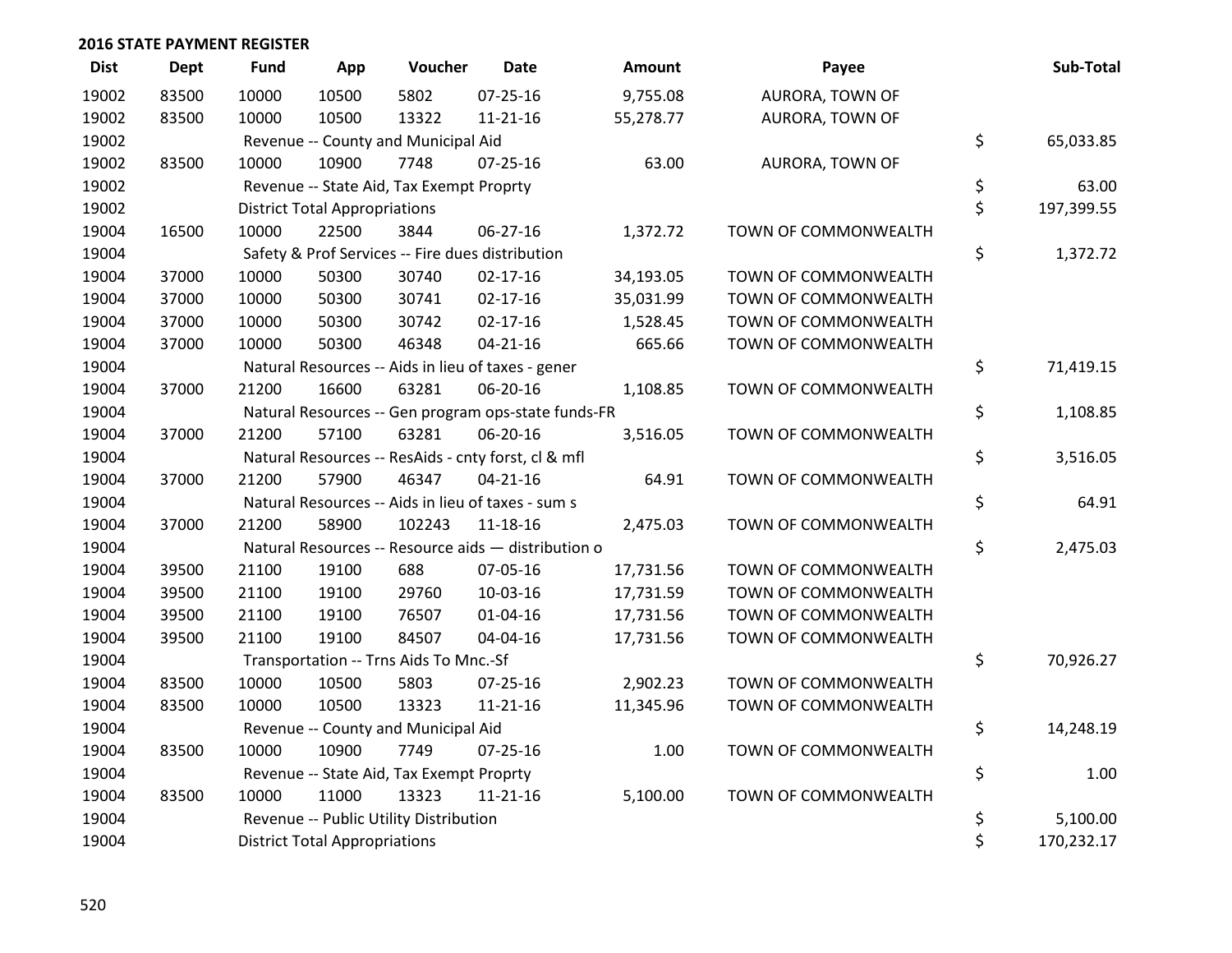| <b>Dist</b> | <b>Dept</b> | <b>Fund</b> | App                                  | Voucher                                             | Date           | <b>Amount</b> | Payee                | Sub-Total        |
|-------------|-------------|-------------|--------------------------------------|-----------------------------------------------------|----------------|---------------|----------------------|------------------|
| 19006       | 16500       | 10000       | 22500                                | 3845                                                | $06 - 27 - 16$ | 988.88        | <b>TOWN OF FENCE</b> |                  |
| 19006       |             |             |                                      | Safety & Prof Services -- Fire dues distribution    |                |               |                      | \$<br>988.88     |
| 19006       | 37000       | 10000       | 50300                                | 30754                                               | $02 - 17 - 16$ | 179.08        | <b>TOWN OF FENCE</b> |                  |
| 19006       | 37000       | 10000       | 50300                                | 30755                                               | $02 - 17 - 16$ | 36,137.93     | <b>TOWN OF FENCE</b> |                  |
| 19006       | 37000       | 10000       | 50300                                | 30756                                               | $02 - 17 - 16$ | 6,419.49      | <b>TOWN OF FENCE</b> |                  |
| 19006       | 37000       | 10000       | 50300                                | 46414                                               | $04 - 21 - 16$ | 1,402.83      | <b>TOWN OF FENCE</b> |                  |
| 19006       |             |             |                                      | Natural Resources -- Aids in lieu of taxes - gener  |                |               |                      | \$<br>44,139.33  |
| 19006       | 37000       | 21200       | 16600                                | 63282                                               | 06-20-16       | 2,717.40      | <b>TOWN OF FENCE</b> |                  |
| 19006       |             |             |                                      | Natural Resources -- Gen program ops-state funds-FR |                |               |                      | \$<br>2,717.40   |
| 19006       | 37000       | 21200       | 57100                                | 63282                                               | 06-20-16       | 4,487.36      | <b>TOWN OF FENCE</b> |                  |
| 19006       |             |             |                                      | Natural Resources -- ResAids - cnty forst, cl & mfl |                |               |                      | \$<br>4,487.36   |
| 19006       | 37000       | 21200       | 57900                                | 46415                                               | $04 - 21 - 16$ | 109.86        | <b>TOWN OF FENCE</b> |                  |
| 19006       | 37000       | 21200       | 57900                                | 46416                                               | $04 - 21 - 16$ | 4.26          | <b>TOWN OF FENCE</b> |                  |
| 19006       |             |             |                                      | Natural Resources -- Aids in lieu of taxes - sum s  |                |               |                      | \$<br>114.12     |
| 19006       | 37000       | 21200       | 58400                                | 48075                                               | 04-29-16       | 3,715.83      | <b>TOWN OF FENCE</b> |                  |
| 19006       | 37000       | 21200       | 58400                                | 90540                                               | 09-14-16       | 48,184.75     | <b>TOWN OF FENCE</b> |                  |
| 19006       |             |             |                                      | Natural Resources -- ResAids - pymt in lieu tax fed |                |               |                      | \$<br>51,900.58  |
| 19006       | 37000       | 21200       | 58900                                | 102244                                              | 11-18-16       | 23,214.74     | <b>TOWN OF FENCE</b> |                  |
| 19006       |             |             |                                      | Natural Resources -- Resource aids - distribution o |                |               |                      | \$<br>23,214.74  |
| 19006       | 39500       | 21100       | 19100                                | 689                                                 | 07-05-16       | 34,180.54     | <b>TOWN OF FENCE</b> |                  |
| 19006       | 39500       | 21100       | 19100                                | 29761                                               | 10-03-16       | 34,180.56     | <b>TOWN OF FENCE</b> |                  |
| 19006       | 39500       | 21100       | 19100                                | 76508                                               | $01 - 04 - 16$ | 34,180.54     | <b>TOWN OF FENCE</b> |                  |
| 19006       | 39500       | 21100       | 19100                                | 84508                                               | 04-04-16       | 34,180.54     | <b>TOWN OF FENCE</b> |                  |
| 19006       |             |             |                                      | Transportation -- Trns Aids To Mnc.-Sf              |                |               |                      | \$<br>136,722.18 |
| 19006       | 83500       | 10000       | 10500                                | 5804                                                | 07-25-16       | 626.91        | <b>TOWN OF FENCE</b> |                  |
| 19006       | 83500       | 10000       | 10500                                | 13324                                               | 11-21-16       | 3,552.49      | <b>TOWN OF FENCE</b> |                  |
| 19006       |             |             |                                      | Revenue -- County and Municipal Aid                 |                |               |                      | \$<br>4,179.40   |
| 19006       |             |             | <b>District Total Appropriations</b> |                                                     |                |               |                      | \$<br>268,463.99 |
| 19008       | 16500       | 10000       | 22500                                | 3846                                                | 06-27-16       | 1,369.79      | <b>TOWN OF FERN</b>  |                  |
| 19008       |             |             |                                      | Safety & Prof Services -- Fire dues distribution    |                |               |                      | \$<br>1,369.79   |
| 19008       | 37000       | 10000       | 50300                                | 30924                                               | $02 - 17 - 16$ | 2,092.24      | <b>TOWN OF FERN</b>  |                  |
| 19008       | 37000       | 10000       | 50300                                | 30925                                               | $02 - 17 - 16$ | 17,274.41     | <b>TOWN OF FERN</b>  |                  |
| 19008       | 37000       | 10000       | 50300                                | 47019                                               | $04 - 21 - 16$ | 975.16        | <b>TOWN OF FERN</b>  |                  |
| 19008       |             |             |                                      | Natural Resources -- Aids in lieu of taxes - gener  |                |               |                      | \$<br>20,341.81  |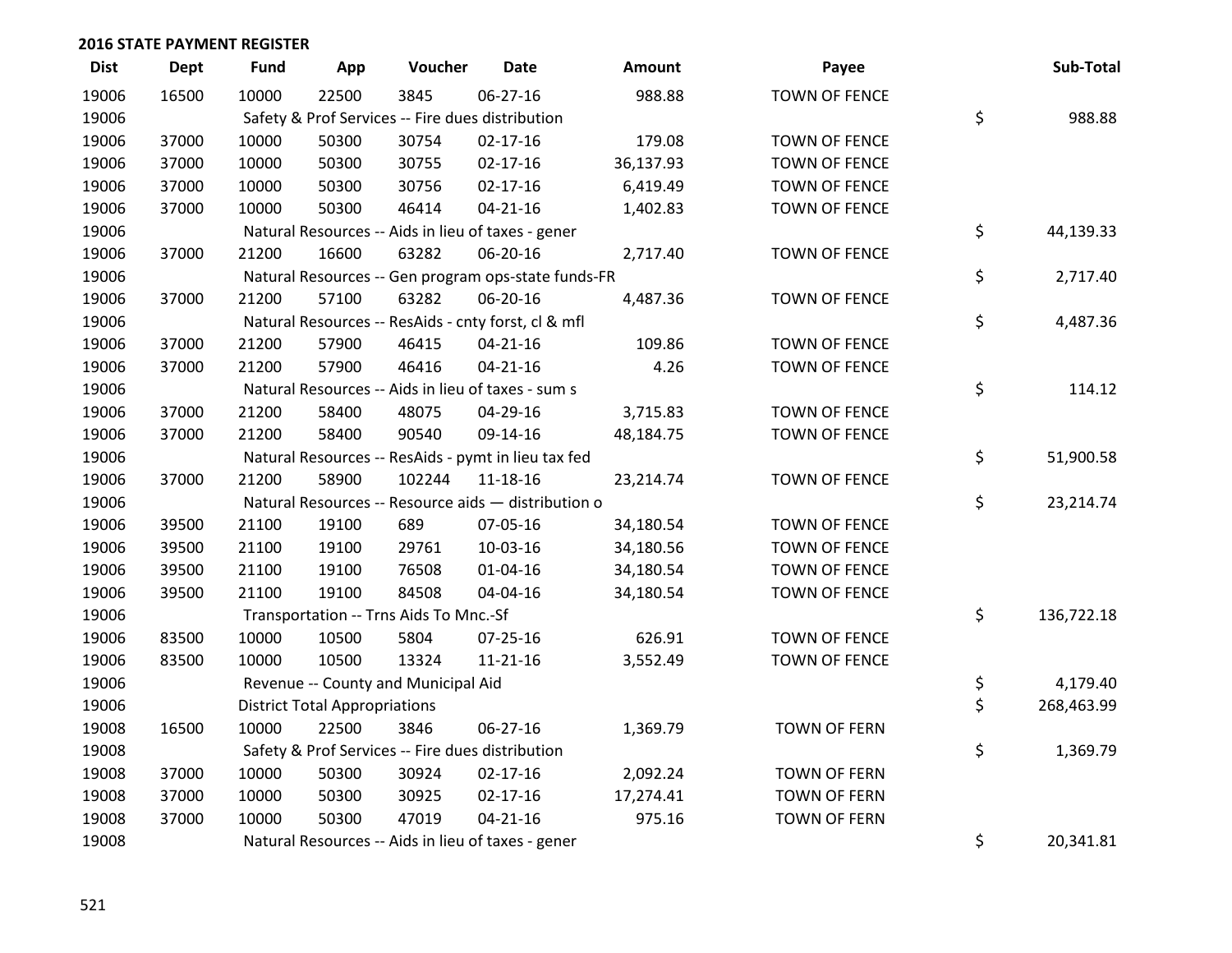| <b>Dist</b> | <b>Dept</b> | <b>Fund</b> | App                                  | Voucher                                             | Date           | <b>Amount</b> | Payee                   | Sub-Total        |
|-------------|-------------|-------------|--------------------------------------|-----------------------------------------------------|----------------|---------------|-------------------------|------------------|
| 19008       | 37000       | 21200       | 16600                                | 63283                                               | 06-20-16       | 1,263.97      | <b>TOWN OF FERN</b>     |                  |
| 19008       |             |             |                                      | Natural Resources -- Gen program ops-state funds-FR |                |               |                         | \$<br>1,263.97   |
| 19008       | 37000       | 21200       | 57100                                | 63283                                               | 06-20-16       | 3,176.49      | <b>TOWN OF FERN</b>     |                  |
| 19008       |             |             |                                      | Natural Resources -- ResAids - cnty forst, cl & mfl |                |               |                         | \$<br>3,176.49   |
| 19008       | 37000       | 21200       | 57900                                | 47018                                               | $04 - 21 - 16$ | 44.55         | <b>TOWN OF FERN</b>     |                  |
| 19008       |             |             |                                      | Natural Resources -- Aids in lieu of taxes - sum s  |                |               |                         | \$<br>44.55      |
| 19008       | 37000       | 21200       | 58900                                | 102245                                              | 11-18-16       | 6,974.59      | <b>TOWN OF FERN</b>     |                  |
| 19008       | 37000       | 21200       | 58900                                | 102246                                              | 11-18-16       | 1,378.66      | <b>TOWN OF FERN</b>     |                  |
| 19008       |             |             |                                      | Natural Resources -- Resource aids - distribution o |                |               |                         | \$<br>8,353.25   |
| 19008       | 39500       | 21100       | 19100                                | 690                                                 | 07-05-16       | 13,608.36     | <b>TOWN OF FERN</b>     |                  |
| 19008       | 39500       | 21100       | 19100                                | 29762                                               | 10-03-16       | 13,608.36     | <b>TOWN OF FERN</b>     |                  |
| 19008       | 39500       | 21100       | 19100                                | 76509                                               | $01 - 04 - 16$ | 13,608.36     | <b>TOWN OF FERN</b>     |                  |
| 19008       | 39500       | 21100       | 19100                                | 84509                                               | 04-04-16       | 13,608.36     | <b>TOWN OF FERN</b>     |                  |
| 19008       |             |             |                                      | Transportation -- Trns Aids To Mnc.-Sf              |                |               |                         | \$<br>54,433.44  |
| 19008       | 83500       | 10000       | 10500                                | 5805                                                | 07-25-16       | 827.43        | <b>TOWN OF FERN</b>     |                  |
| 19008       | 83500       | 10000       | 10500                                | 13325                                               | $11 - 21 - 16$ | 4,688.76      | <b>TOWN OF FERN</b>     |                  |
| 19008       |             |             |                                      | Revenue -- County and Municipal Aid                 |                |               |                         | \$<br>5,516.19   |
| 19008       | 83500       | 10000       | 10900                                | 7750                                                | 07-25-16       | 1.00          | <b>TOWN OF FERN</b>     |                  |
| 19008       |             |             |                                      | Revenue -- State Aid, Tax Exempt Proprty            |                |               |                         | \$<br>1.00       |
| 19008       |             |             | <b>District Total Appropriations</b> |                                                     |                |               |                         | \$<br>94,500.49  |
| 19010       | 16500       | 10000       | 22500                                | 3847                                                | 06-27-16       | 9,370.18      | TOWN OF FLORENCE        |                  |
| 19010       |             |             |                                      | Safety & Prof Services -- Fire dues distribution    |                |               |                         | \$<br>9,370.18   |
| 19010       | 37000       | 10000       | 50300                                | 30757                                               | $02 - 17 - 16$ | 3,342.46      | TOWN OF FLORENCE        |                  |
| 19010       | 37000       | 10000       | 50300                                | 30758                                               | $02 - 17 - 16$ | 216,627.01    | <b>TOWN OF FLORENCE</b> |                  |
| 19010       | 37000       | 10000       | 50300                                | 30759                                               | $02 - 17 - 16$ | 105,020.93    | <b>TOWN OF FLORENCE</b> |                  |
| 19010       | 37000       | 10000       | 50300                                | 30760                                               | $02 - 17 - 16$ | 4,254.11      | TOWN OF FLORENCE        |                  |
| 19010       |             |             |                                      | Natural Resources -- Aids in lieu of taxes - gener  |                |               |                         | \$<br>329,244.51 |
| 19010       | 37000       | 21200       | 16600                                | 63284                                               | 06-20-16       | 3,919.53      | <b>TOWN OF FLORENCE</b> |                  |
| 19010       |             |             |                                      | Natural Resources -- Gen program ops-state funds-FR |                |               |                         | \$<br>3,919.53   |
| 19010       | 37000       | 21200       | 57100                                | 63284                                               | 06-20-16       | 6,798.64      | TOWN OF FLORENCE        |                  |
| 19010       |             |             |                                      | Natural Resources -- ResAids - cnty forst, cl & mfl |                |               |                         | \$<br>6,798.64   |
| 19010       | 37000       | 21200       | 57900                                | 46426                                               | $04 - 21 - 16$ | 7.54          | <b>TOWN OF FLORENCE</b> |                  |
| 19010       |             |             |                                      | Natural Resources -- Aids in lieu of taxes - sum s  |                |               |                         | \$<br>7.54       |
| 19010       | 37000       | 21200       | 58400                                | 48077                                               | 04-29-16       | 2,172.95      | <b>TOWN OF FLORENCE</b> |                  |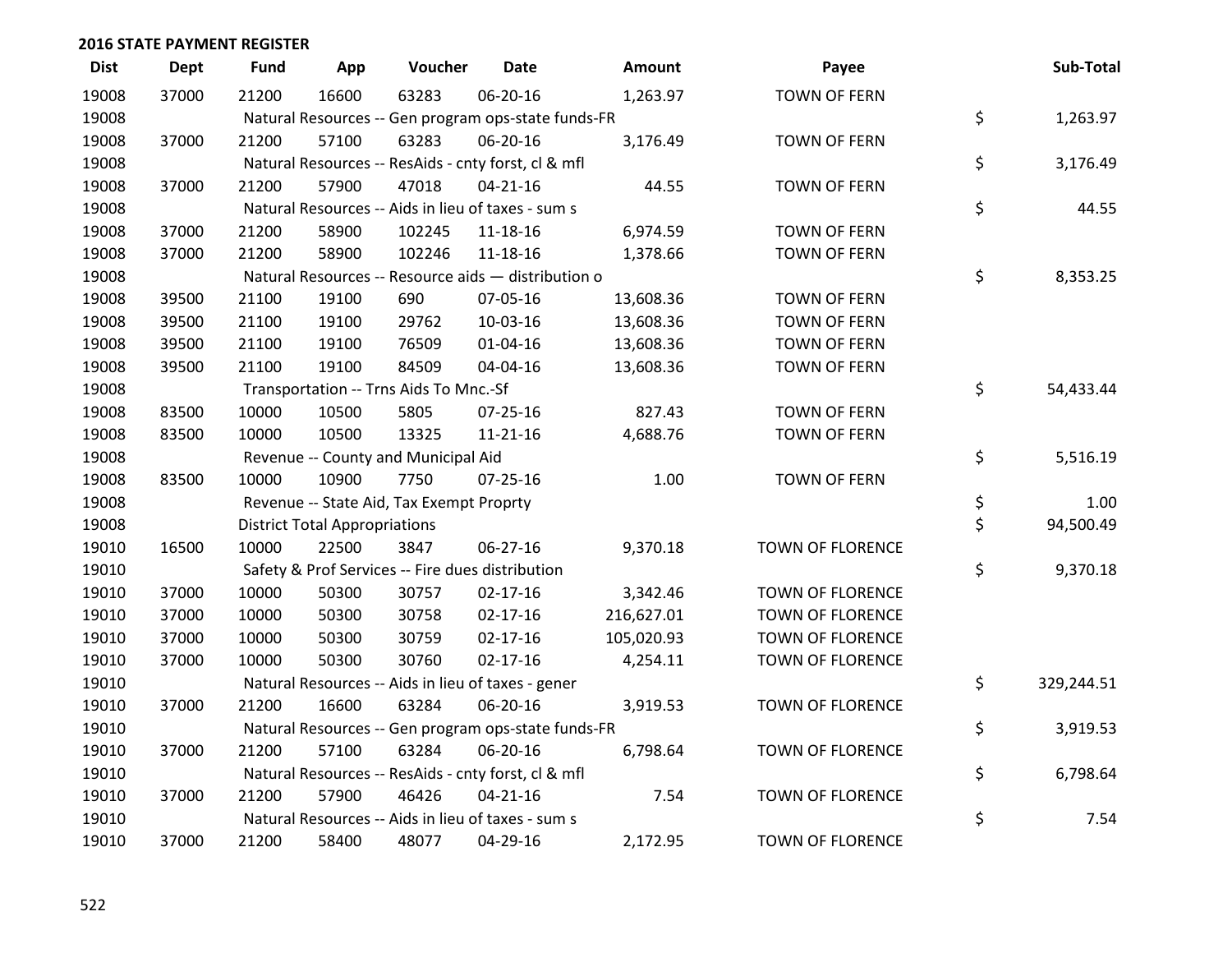| <b>Dist</b> | <b>Dept</b> | <b>Fund</b> | App                                  | Voucher                                  | <b>Date</b>                                         | <b>Amount</b> | Payee                    | Sub-Total        |
|-------------|-------------|-------------|--------------------------------------|------------------------------------------|-----------------------------------------------------|---------------|--------------------------|------------------|
| 19010       | 37000       | 21200       | 58400                                | 90541                                    | 09-14-16                                            | 28,177.61     | <b>TOWN OF FLORENCE</b>  |                  |
| 19010       |             |             |                                      |                                          | Natural Resources -- ResAids - pymt in lieu tax fed |               |                          | \$<br>30,350.56  |
| 19010       | 37000       | 21200       | 58900                                | 102247                                   | 11-18-16                                            | 8,074.53      | <b>TOWN OF FLORENCE</b>  |                  |
| 19010       |             |             |                                      |                                          | Natural Resources -- Resource aids - distribution o |               |                          | \$<br>8,074.53   |
| 19010       | 39500       | 21100       | 19100                                | 691                                      | 07-05-16                                            | 65,927.88     | TOWN OF FLORENCE         |                  |
| 19010       | 39500       | 21100       | 19100                                | 29763                                    | 10-03-16                                            | 65,927.88     | TOWN OF FLORENCE         |                  |
| 19010       | 39500       | 21100       | 19100                                | 76510                                    | $01 - 04 - 16$                                      | 65,927.88     | TOWN OF FLORENCE         |                  |
| 19010       | 39500       | 21100       | 19100                                | 84510                                    | 04-04-16                                            | 65,927.88     | <b>TOWN OF FLORENCE</b>  |                  |
| 19010       |             |             |                                      | Transportation -- Trns Aids To Mnc.-Sf   |                                                     |               |                          | \$<br>263,711.52 |
| 19010       | 83500       | 10000       | 10500                                | 5806                                     | 07-25-16                                            | 11,833.48     | TOWN OF FLORENCE         |                  |
| 19010       | 83500       | 10000       | 10500                                | 13326                                    | $11 - 21 - 16$                                      | 37,695.31     | TOWN OF FLORENCE         |                  |
| 19010       |             |             |                                      | Revenue -- County and Municipal Aid      |                                                     |               |                          | \$<br>49,528.79  |
| 19010       | 83500       | 10000       | 10900                                | 7751                                     | $07 - 25 - 16$                                      | 185.00        | <b>TOWN OF FLORENCE</b>  |                  |
| 19010       | 83500       | 10000       | 10900                                | 9649                                     | $07 - 25 - 16$                                      | 2,252.00      | <b>TOWN OF FLORENCE</b>  |                  |
| 19010       |             |             |                                      | Revenue -- State Aid, Tax Exempt Proprty |                                                     |               |                          | \$<br>2,437.00   |
| 19010       | 83500       | 10000       | 11000                                | 13326                                    | $11 - 21 - 16$                                      | 24,746.43     | <b>TOWN OF FLORENCE</b>  |                  |
| 19010       |             |             |                                      | Revenue -- Public Utility Distribution   |                                                     |               |                          | \$<br>24,746.43  |
| 19010       | 83500       | 10000       | 50100                                | 2509                                     | $01-29-16$                                          | 247.95        | TOWN OF FLORENCE         |                  |
| 19010       |             |             |                                      | Revenue -- Payments for municipal svcs   |                                                     |               |                          | \$<br>247.95     |
| 19010       |             |             | <b>District Total Appropriations</b> |                                          |                                                     |               |                          | \$<br>728,437.18 |
| 19012       | 16500       | 10000       | 22500                                | 3848                                     | 06-27-16                                            | 1,368.45      | TOWN OF HOMESTEAD        |                  |
| 19012       |             |             |                                      |                                          | Safety & Prof Services -- Fire dues distribution    |               |                          | \$<br>1,368.45   |
| 19012       | 37000       | 21200       | 16600                                | 63285                                    | 06-20-16                                            | 1,523.39      | TOWN OF HOMESTEAD        |                  |
| 19012       |             |             |                                      |                                          | Natural Resources -- Gen program ops-state funds-FR |               |                          | \$<br>1,523.39   |
| 19012       | 37000       | 21200       | 57100                                | 63285                                    | 06-20-16                                            | 6,615.48      | TOWN OF HOMESTEAD        |                  |
| 19012       |             |             |                                      |                                          | Natural Resources -- ResAids - cnty forst, cl & mfl |               |                          | \$<br>6,615.48   |
| 19012       | 37000       | 21200       | 58900                                | 102248                                   | 11-18-16                                            | 2,706.97      | TOWN OF HOMESTEAD        |                  |
| 19012       |             |             |                                      |                                          | Natural Resources -- Resource aids - distribution o |               |                          | \$<br>2,706.97   |
| 19012       | 39500       | 21100       | 19100                                | 692                                      | 07-05-16                                            | 19,939.11     | TOWN OF HOMESTEAD        |                  |
| 19012       | 39500       | 21100       | 19100                                | 29764                                    | 10-03-16                                            | 19,939.11     | TOWN OF HOMESTEAD        |                  |
| 19012       | 39500       | 21100       | 19100                                | 76511                                    | $01 - 04 - 16$                                      | 19,939.11     | TOWN OF HOMESTEAD        |                  |
| 19012       | 39500       | 21100       | 19100                                | 84511                                    | 04-04-16                                            | 19,939.11     | TOWN OF HOMESTEAD        |                  |
| 19012       |             |             |                                      | Transportation -- Trns Aids To Mnc.-Sf   |                                                     |               |                          | \$<br>79,756.44  |
| 19012       | 83500       | 10000       | 10500                                | 5807                                     | 07-25-16                                            | 1,915.07      | <b>TOWN OF HOMESTEAD</b> |                  |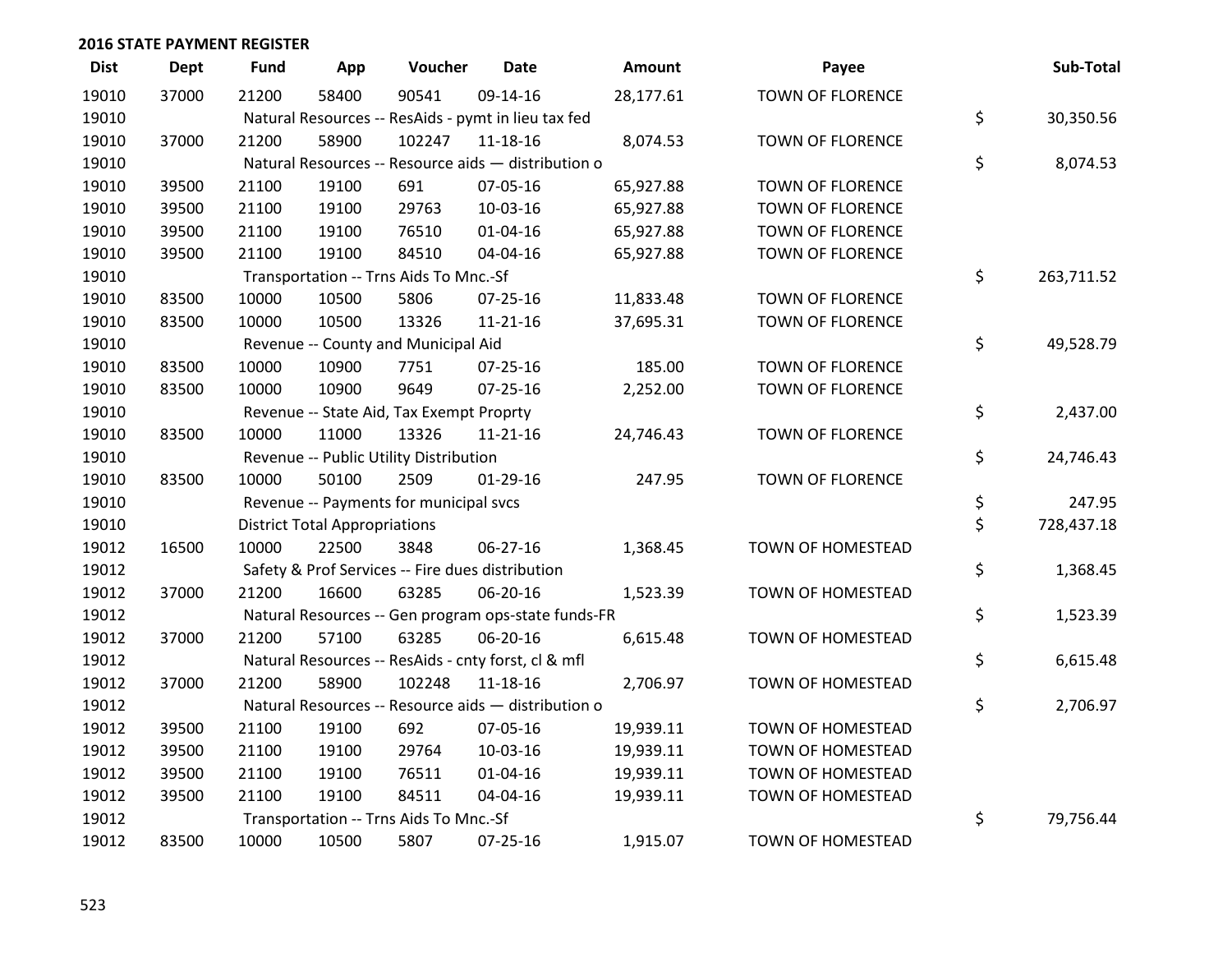| <b>Dist</b> | <b>Dept</b> | Fund  | App                                  | Voucher                                  | <b>Date</b>                                         | <b>Amount</b> | Payee                 | Sub-Total        |
|-------------|-------------|-------|--------------------------------------|------------------------------------------|-----------------------------------------------------|---------------|-----------------------|------------------|
| 19012       | 83500       | 10000 | 10500                                | 13327                                    | $11 - 21 - 16$                                      | 10,852.07     | TOWN OF HOMESTEAD     |                  |
| 19012       |             |       |                                      | Revenue -- County and Municipal Aid      |                                                     |               |                       | \$<br>12,767.14  |
| 19012       |             |       | <b>District Total Appropriations</b> |                                          |                                                     |               |                       | \$<br>104,737.87 |
| 19014       | 16500       | 10000 | 22500                                | 3849                                     | 06-27-16                                            | 1,032.39      | TOWN OF LONG LAKE     |                  |
| 19014       |             |       |                                      |                                          | Safety & Prof Services -- Fire dues distribution    |               |                       | \$<br>1,032.39   |
| 19014       | 37000       | 10000 | 50300                                | 30572                                    | $02 - 17 - 16$                                      | 2,101.73      | TOWN OF LONG LAKE     |                  |
| 19014       |             |       |                                      |                                          | Natural Resources -- Aids in lieu of taxes - gener  |               |                       | \$<br>2,101.73   |
| 19014       | 37000       | 21200 | 16600                                | 63286                                    | 06-20-16                                            | 325.69        | TOWN OF LONG LAKE     |                  |
| 19014       |             |       |                                      |                                          | Natural Resources -- Gen program ops-state funds-FR |               |                       | \$<br>325.69     |
| 19014       | 37000       | 21200 | 57100                                | 63286                                    | 06-20-16                                            | 217.07        | TOWN OF LONG LAKE     |                  |
| 19014       |             |       |                                      |                                          | Natural Resources -- ResAids - cnty forst, cl & mfl |               |                       | \$<br>217.07     |
| 19014       | 37000       | 21200 | 58400                                | 48078                                    | 04-29-16                                            | 3,083.95      | TOWN OF LONG LAKE     |                  |
| 19014       | 37000       | 21200 | 58400                                | 90542                                    | 09-14-16                                            | 39,990.94     | TOWN OF LONG LAKE     |                  |
| 19014       |             |       |                                      |                                          | Natural Resources -- ResAids - pymt in lieu tax fed |               |                       | \$<br>43,074.89  |
| 19014       | 39500       | 21100 | 19100                                | 693                                      | 07-05-16                                            | 6,572.62      | TOWN OF LONG LAKE     |                  |
| 19014       | 39500       | 21100 | 19100                                | 29765                                    | 10-03-16                                            | 6,572.64      | TOWN OF LONG LAKE     |                  |
| 19014       | 39500       | 21100 | 19100                                | 76512                                    | 01-04-16                                            | 6,572.62      | TOWN OF LONG LAKE     |                  |
| 19014       | 39500       | 21100 | 19100                                | 84512                                    | 04-04-16                                            | 6,572.62      | TOWN OF LONG LAKE     |                  |
| 19014       |             |       |                                      | Transportation -- Trns Aids To Mnc.-Sf   |                                                     |               |                       | \$<br>26,290.50  |
| 19014       | 83500       | 10000 | 10500                                | 5808                                     | 07-25-16                                            | 1,390.04      | TOWN OF LONG LAKE     |                  |
| 19014       | 83500       | 10000 | 10500                                | 13328                                    | $11 - 21 - 16$                                      | 5,876.86      | TOWN OF LONG LAKE     |                  |
| 19014       |             |       |                                      | Revenue -- County and Municipal Aid      |                                                     |               |                       | \$<br>7,266.90   |
| 19014       | 83500       | 10000 | 10900                                | 7752                                     | $07 - 25 - 16$                                      | 3.00          | TOWN OF LONG LAKE     |                  |
| 19014       |             |       |                                      | Revenue -- State Aid, Tax Exempt Proprty |                                                     |               |                       | \$<br>3.00       |
| 19014       |             |       | <b>District Total Appropriations</b> |                                          |                                                     |               |                       | \$<br>80,312.17  |
| 19016       | 16500       | 10000 | 22500                                | 3850                                     | 06-27-16                                            | 933.62        | <b>TOWN OF TIPLER</b> |                  |
| 19016       |             |       |                                      |                                          | Safety & Prof Services -- Fire dues distribution    |               |                       | \$<br>933.62     |
| 19016       | 37000       | 10000 | 50300                                | 30457                                    | $02 - 17 - 16$                                      | 1,774.77      | <b>TOWN OF TIPLER</b> |                  |
| 19016       |             |       |                                      |                                          | Natural Resources -- Aids in lieu of taxes - gener  |               |                       | \$<br>1,774.77   |
| 19016       | 37000       | 21200 | 16600                                | 63287                                    | 06-20-16                                            | 458.81        | <b>TOWN OF TIPLER</b> |                  |
| 19016       |             |       |                                      |                                          | Natural Resources -- Gen program ops-state funds-FR |               |                       | \$<br>458.81     |
| 19016       | 37000       | 21200 | 57100                                | 63287                                    | 06-20-16                                            | 276.92        | <b>TOWN OF TIPLER</b> |                  |
| 19016       |             |       |                                      |                                          | Natural Resources -- ResAids - cnty forst, cl & mfl |               |                       | \$<br>276.92     |
| 19016       | 37000       | 21200 | 58400                                | 48080                                    | 04-29-16                                            | 1,991.27      | <b>TOWN OF TIPLER</b> |                  |